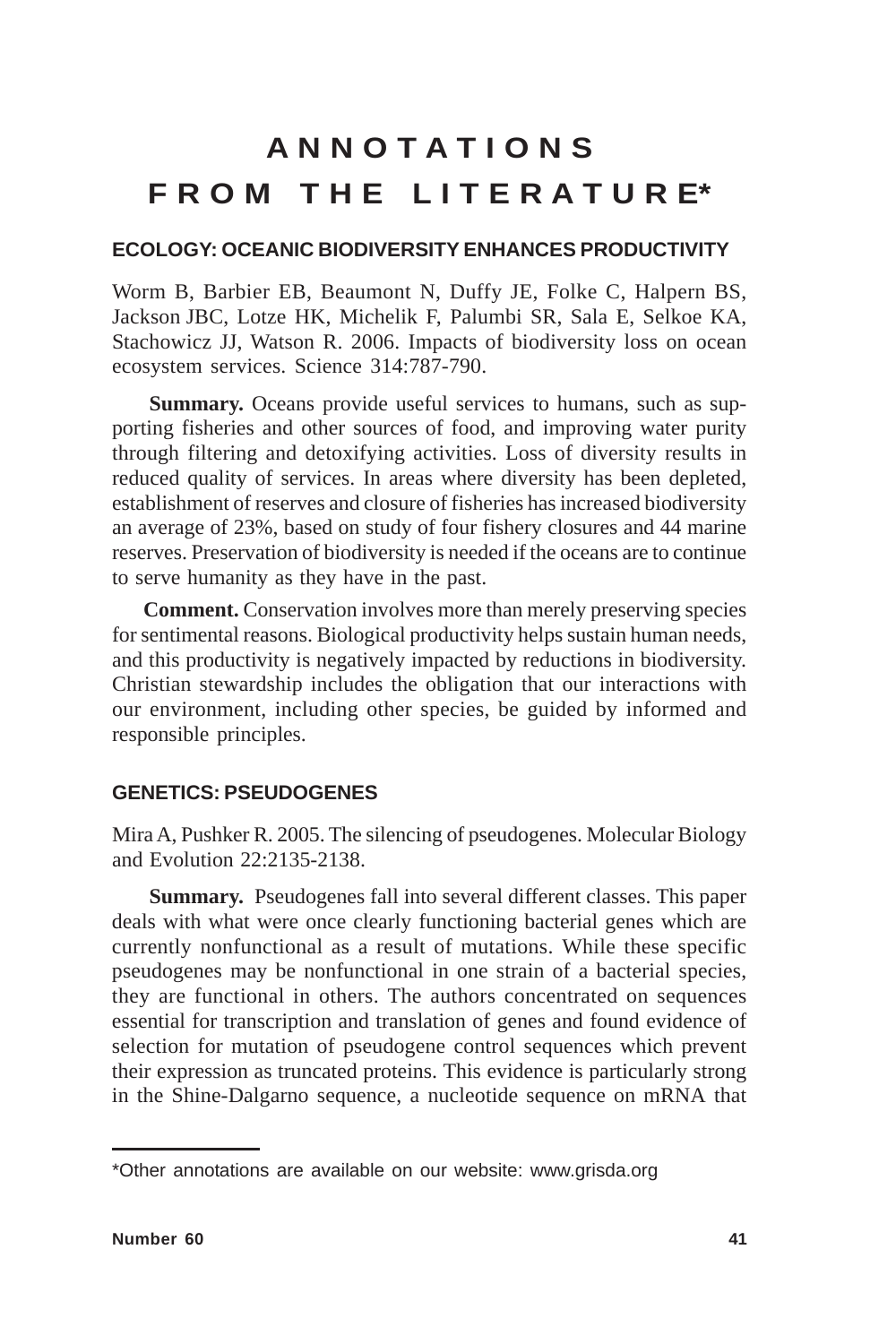signals for ribosome attachment and thus translation of the sequence that follows it.

**Comment***.* Pseudogenes have been presented as evidence of common ancestry. For example, the L-gulono-gamma-lactone oxidase (GLO) gene, essential for production of vitamin C is a pseudogene in humans, primates and — strangely — guinea pigs, but not in other vertebrates. Darwinists interpret this as a synapomorphy connecting humans and apes to a common ancestor with a mutated GLO gene. However, evidence is mounting for functionality which may be selected for in some pseudogenes<sup>1</sup> and that at least some similar mutations may be the result of a mechanism of some kind and not simply random.

The theory that specific mutations may be "targeted" in some way or that specific mutations may be selected for appears to be well supported in this paper. Caution is warranted in comparing bacterial pseudogenes with eukaryotic pseudogenes, but clearly some portions of bacterial pseudogenes do not reflect the actions of random mutations alone. Whether this is because of positive selection — as suggested in this paper — or some other mechanism remains to be determined, but one thing is certain, bacteria possess elaborate mechanisms to mitigate the impact of damaged genes. These mechanisms include a tagging system to remove truncated gene products from pseudogenes should they be produced.<sup>2</sup> It is not unreasonable to expect similarly elegant mechanisms in eukaryotic cells and thus that some mutations interpreted as a product of common ancestry may be better explained as the product of mechanisms designed to minimize the impact of broken genes. (TGS)

#### **ENDNOTES**

- 1. Woodmorappe J. 2003. Pseudogene function: more evidence. Technical Journal 17:15– 18.
- 2. Withey JH, Friedman DI. 2003. A salvage pathway for protein structures: tmRNA and trans-translation. Annual Review of Microbiology 57:101-123.

### **GEOLOGY: TRENDS IN SEDIMENTATION**

Peters SE. 2006. Macrostratigraphy of North America. Journal of Geology 114:391-412.

**Summary.** Gaps in deposition mark boundaries between sedimentary rock packages that have histories of continuous deposition. Such gapbound rock packages have distinct starting and ending points, with specific lithologies, fossil content, etc. A total of 4,173 such packages were identified from charts produced by the American Association of Petroleum Geologists.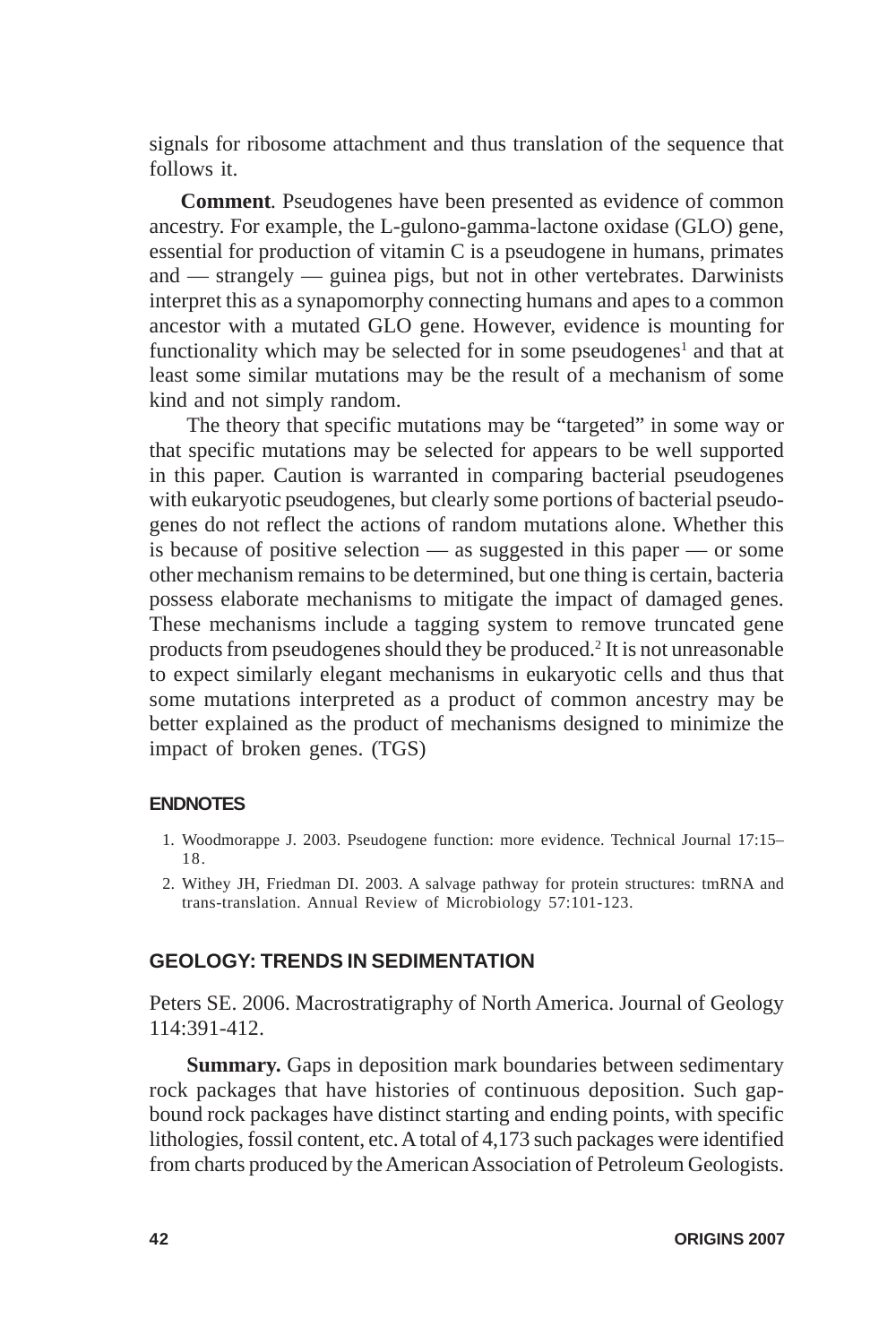Analysis of these rock packages can provide information useful in reconstructing the depositional history of North America. The study revealed a number of interesting trends. The number of rock packages is highest in the Neogene and lowest at the Permo-Triassic boundary. Other peaks occur in the Upper Cambrian, the Middle Ordovician, the Upper Devonian, the Upper Carboniferous, and the middle Cretaceous. Another interesting pattern is the shift from carbonates dominant in the Paleozoic to mostly terrestrial sediments in the Cenozoic. Evaporites are confined to the interval from the Silurian to the Cretaceous, with a peak in the Permian. A dramatic increase in terrestrial sediments occurs in the Cenozoic. There is a major discontinuity in deposition between the Paleozoic and the Mesozoic. Paleozoic basins are slowly subsiding while Mesozoic basins are more rapidly subsiding. Paleozoic volcanics are mostly submarine, while Cenozoic volcanics are most terrestrial.

**Comment.** Compilations such as this one may be useful in efforts to reconstruct Earth history within a shorter time frame than normally considered. Continental-based compilations are likely be more useful than global compilations, because global compilations do not distinguish between potentially different histories on different continents. Conceptual models of the Biblical flood typically assume a worldwide transgressive sea and then a worldwide regression. A worldwide transgression would cause mainly marine sedimentation, including carbonates, whereas a worldwide regression would cause large amounts of terrestrial deposits to accumulate in inland basins. These expectations fit with the general patterns reported here.

#### **PALEOBIOGEOGRAPHY: EUROPEAN BIRDS**

Mayr G. 2005. The Paleogene fossil record of birds in Europe. Biological Reviews 80:515-542.

**Summary.** The fossil record of birds in the Paleogene of Europe is summarized. Although perching birds comprise somewhat more than half of living species, they are not found in sediments below the Oligocene in Europe. All pre-Oligocene birds appear to be on different evolutionary branches from the living members of any of the modern families of birds. Several European Paleogene fossil birds are now restricted, or nearly so, to Central and South America. These include the probable ancestors of the seriemas, potoos, hummingbirds, motmots, and New World vultures. Other biogeographic anomalies include frogmouths and possibly magpie geese, now found only in the Australian region, and mousebirds and secretary birds, now restricted to Africa. Several modern groups, including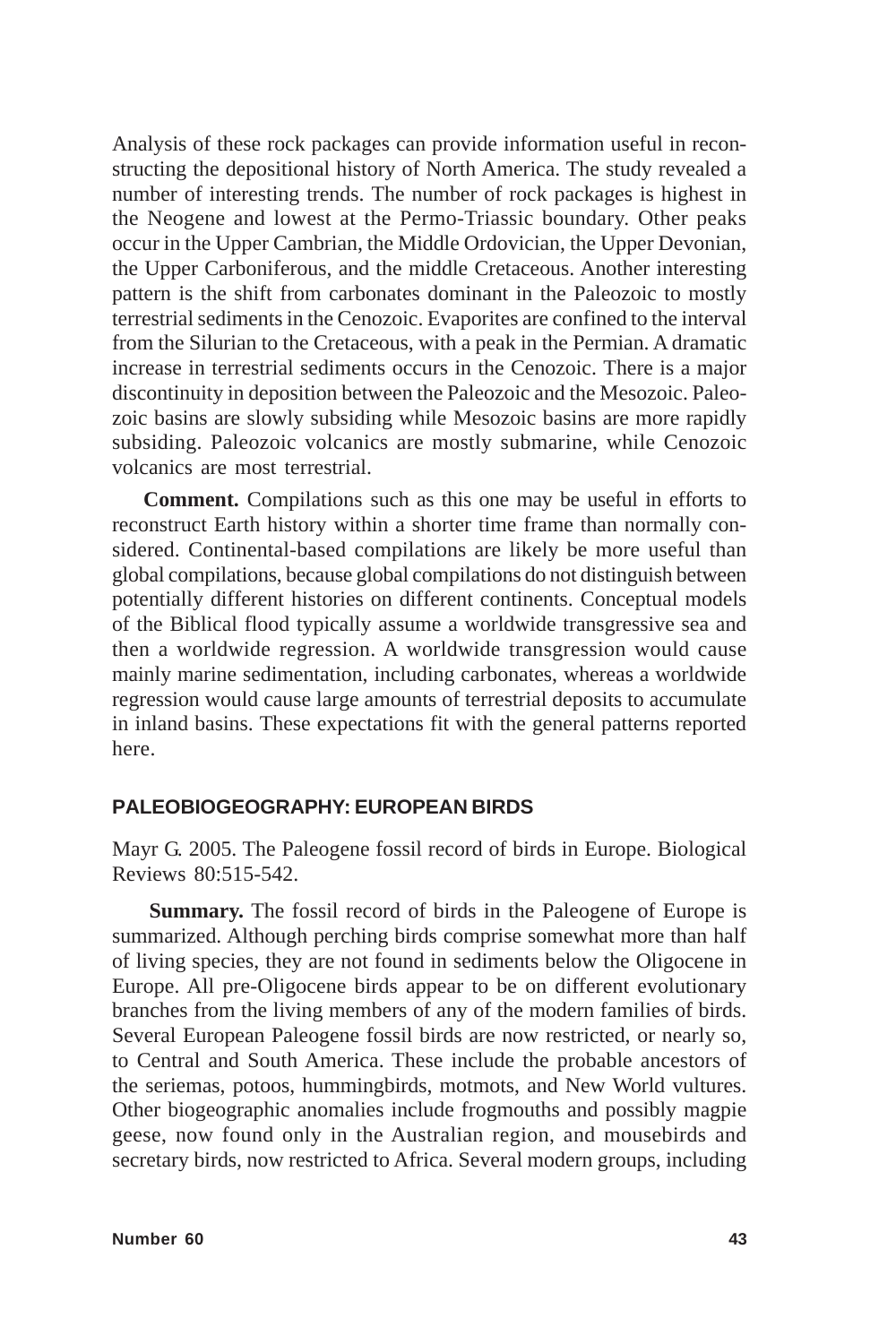grebes, falcons, doves and cuckoos are not found in the European Paleogene.

**Comment.** Creationist theory includes the proposition that all terrestrial vertebrates dispersed from southwestern Asia after the flood. Restriction of several families of terrestrial vertebrates to distant regions such as Australia and South America is a biogeographical problem that has been much discussed but not resolved. Identification of several bird families that are presently restricted to Australia or South America may indicate that the fossil record of birds is not sufficiently complete to enable us to trace the history of dispersal of terrestrial vertebrates after the flood.

# **PALEONTOLOGY: COMPLETENESS OF THE FOSSIL RECORD OF BIVALVES**

Valentine JW, Jablonski D, Kidwell S, Roy K. 2006. Assessing the fidelity of the fossil record by using marine bivalves. Proceedings of the National Academy of Sciences (USA)103:6599-6604.

**Summary.** Many studies of trends in the fossil record depend on the completeness of the fossil record. It is not possible to measure the completeness of the fossil record when the total number of taxa for the source area is not known. For living bivalves, the number of living genera is reasonably known, and includes 1,292 living genera and subgenera. Of these, 308, or 24%, are not known as fossils. Most of the missing genera have one or more of the following properties: small size (less than 1 cm in length); aragonitic shell (as opposed to calcitic); restricted to deep sea (>200 m); or live within the substrate instead of upon it. Studies of fossil bivalves should take into account the nature of the taxa in the study in order to estimate the potential effects of missing taxa.

**Comment.** Completeness of the fossil record has significant implications for theories of common ancestry. Estimates of completeness based on the proportion of living taxa known as fossils seem superior to other methods of estimating completeness. If the fossil record of bivalves is 76% at the generic level, one would expect to be able to find roughly 76% of all the genus-level evolutionary steps in purported bivalve lineages. Similar statements could be made for other taxa with good fossil records.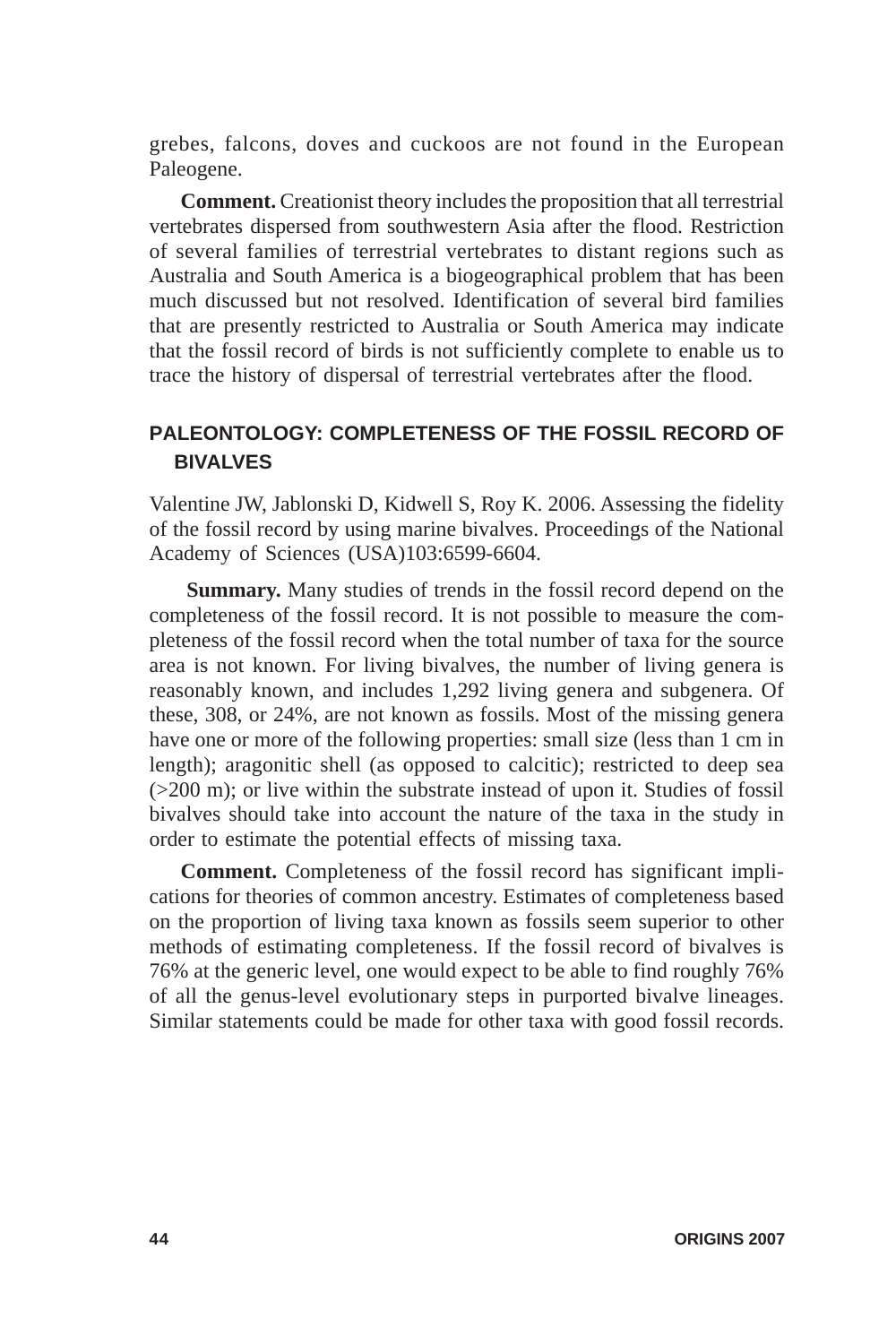## **PALEONTOLOGY: DINOSAUR TRACKS AND POSSIBLE POLYPHYLY OF DINOSAURS**

Thulborn T. 2006. On the tracks of the earliest dinosaurs: implications for the hypothesis of dinosaurian monophyly. Alcheringa 30(2):273-311.

**Summary.** Dinosaurs are widely believed to be monophyletic. Numerous synapomorphies have been proposed as evidence for their monophyly, but nearly all of them are dubious or equivocal, according to recent studies. The best, and perhaps only, remaining proposed synapomorphy is the fully perforated acetabulum. Evidence from dinosaur tracks and foot structure are more easily explained by proposing separate ancestries for each of three dinosaurian clades: theropods; sauropods; and ornithischians. Each of these clades has an arrangement of bones in the foot that is not readily derivable from a single common ancestor, but is more readily explained as evolving independently from three separate ancestors. If true, this would make dinosaurs polyphyletic, and require that the term "dinosaur" be expanded to include some archosaur fossils that are currently classified as thecodonts.

**Comment.** The term, "dinosaur," has become so familiar to everyone that is would take some adjustment to either replace it with three separate names, or to include some fossils that are obviously different from anything now called a dinosaur. Yet there is no a priori reason to assume that dinosaurs must derive from a single common ancestor, and splitting them into three groups might stimulate additional study to determine whether each of these three groups is truly a natural group, or whether there might be additional separate ancestries represented. Dinosaurs appear in the fossil record fully formed, without any known ancestors, and there is no actual physical evidence either for monophyly or for three lineages.

## **PALEONTOLOGY: MORPHOLOGICAL STASIS IN LAMPREYS**

Gess RW, Coates MI, Rubidge BS. 2007. A lamprey from the Devonian period of South Africa. Nature 443:981-984.

**Summary.** A fossil lamprey found in Devonian sediments of South Africa is the geologically oldest lamprey fossil known. It shares many similarities with living species of lampreys, more so than other Paleozoic lampreys. Although the fossil record includes greater morphological diversity than seen among living members of the group, lampreys much like living species have been in existence as far back as their fossil record extends. Lampreys can rightly be called "living fossils."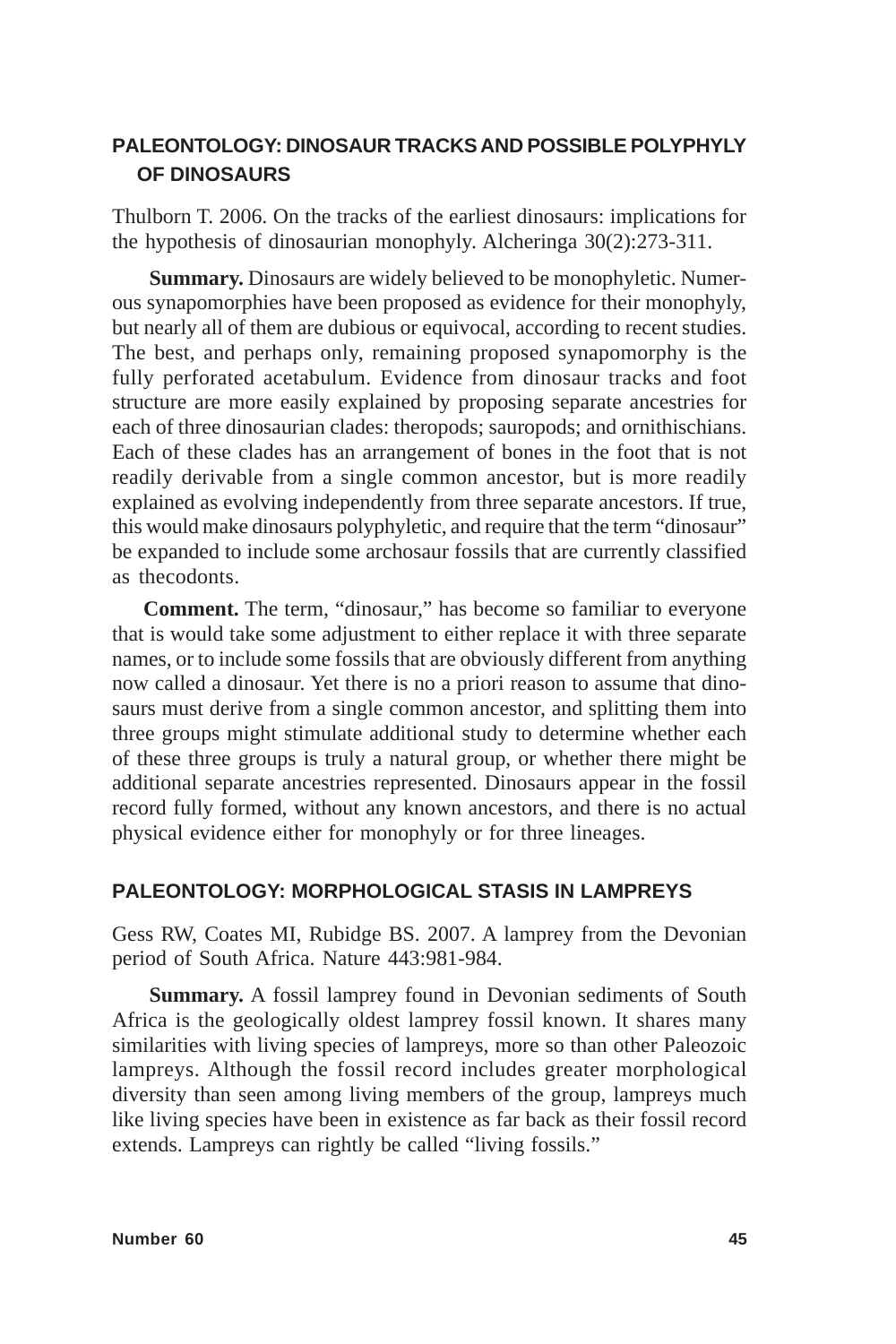**Comment.** Fossil lampreys seem to be morphologically more diverse than living lampreys, with living species representing only a remnant of the former diversity. The living lampreys represent another example of morphological stasis, and could suggest that lampreys have an ancestry separate from other groups.

## **PALEONTOLOGY: STASIS IN MICROBES**

Schmidt AR, Ragazzi E, Coppellotti O, Roghi G. 2006. A microworld in Triassic amber. Nature 444:835.

**Summary.** Triassic amber found in Italy contains fossil bacteria, fungi, algae and protozoans. Some of these amber fossils are identifiable as genera still living. These include desmids similar to the living genus *Cosmarium*, ciliate protozoans of the genus *Coleps*, and testate amoebae identical to *Centropyxis hirsuta*. The amber is thought to come from conifers in the extinct family Cheirolepidiaceae.

**Comment.** Microorganisms, because of their simple structure and short life-span, might be expected to be subject to relatively rapid changes in morphology over long periods of time. The persistence of genera, and perhaps even species, since the Upper Triassic seems remarkable, and suggests either that there has been much less time since the Upper Triassic than is generally believed, or that protozoa may be more resistant to morphological change than is generally believed, or both.

### **SPECIATION: GENES CAUSING HYBRID STERILITY IN** *DROSOPHILA*

Brideau NJ, Flores HA, Jun Want, Maheshwari S, Xu Wang, Barbash DA. 2006. Two Dobzhansky-Muller genes interact to cause hybrid lethality in *Drosophila*. Science 314:1292-1295.

**Summary.** Dobzhansky and Muller independently proposed that hybrid sterility might result when two species experienced different mutations in genes that functionally interact. This would cause hybrid sterility due to failure of the two gene products to interact appropriately. This seems to have happened in two species of *Drosophila*. The gene, Lethal hybrid rescue (Lhr) produces a protein that interacts with the protein produced by the gene Hybrid male rescue (Hmr). Mutations of the first gene have occurred in *D. similans* and mutations of the second gene have occurred in *D. melanogaster*. The result is that hybrids receive a combination of genes that no longer can work together, and the resulting hybrid are not viable. Genetic changes such as this could create a barrier to reproduction and produce a new species.